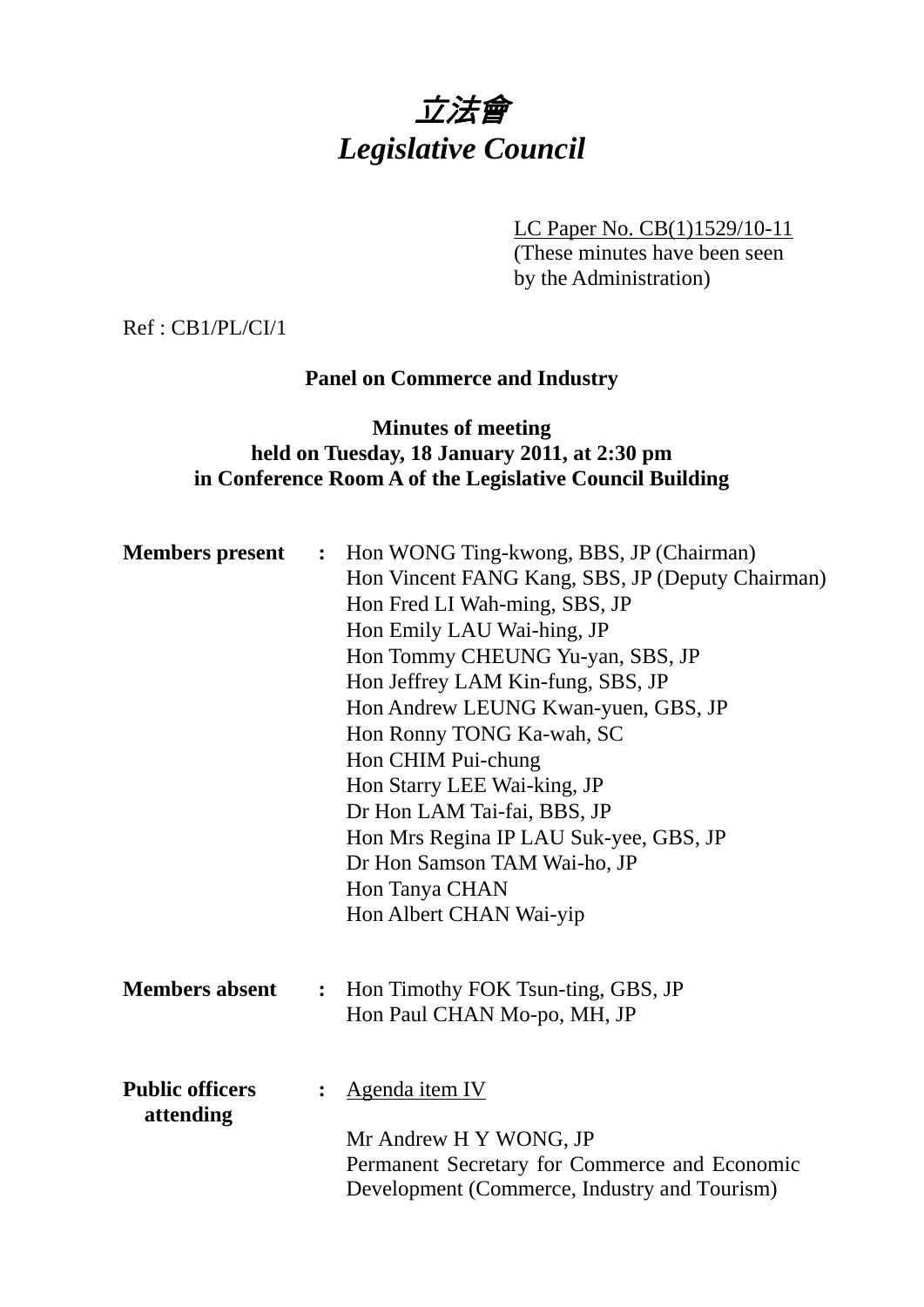Mr Simon GALPIN Director-General of Investment Promotion

Miss Victoria TANG Assistant Director-General of Investment Promotion

Agenda item V

Mrs Rita LAU, JP Secretary for Commerce and Economic Development

Miss Janet WONG, JP Commissioner for Innovation and Technology

Mr K S CHIANG Head of Standards and Calibration Laboratory Innovation and Technology Commission

#### Agenda Item VI

Mr Christopher K B WONG Deputy Secretary for Commerce and Economic Development (Commerce and Industry)

Mr Stephen SELBY Director of Intellectual Property

Miss Finnie QUEK Assistant Director of Intellectual Property (Hearings)

- **Clerk in attendance :** Ms YUE Tin-po Chief Council Secretary (1)3
- **Staff in attendance :** Mr Joey LO Council Secretary (1)3

Ms May LEUNG Legislative Assistant (1)6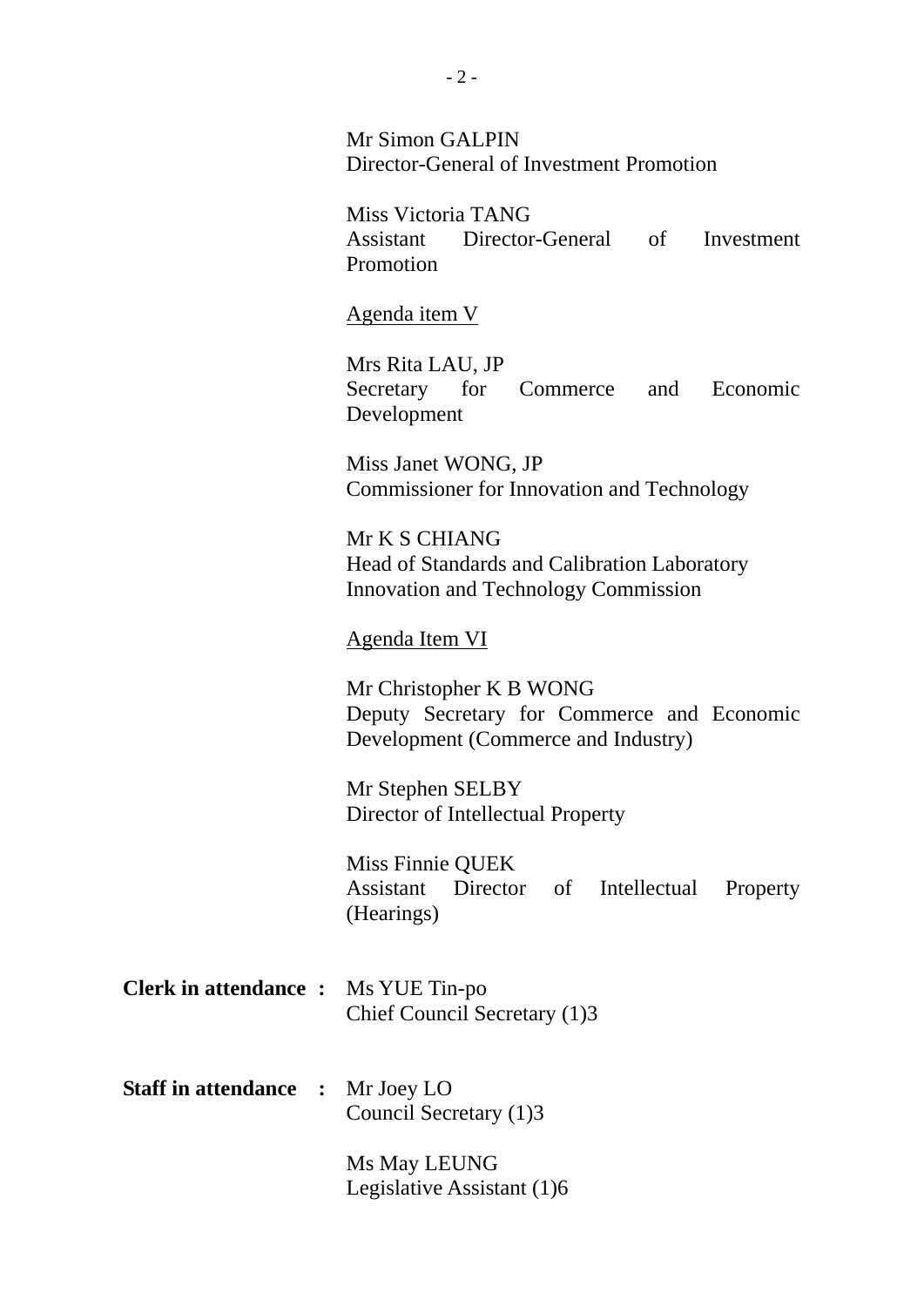#### **I. Confirmation of minutes of meeting**

 $(LC$  Paper No.  $CB(1)1017/10-11$  -- Minutes of meeting held on 16 November 2010)

 The minutes of the meeting held on 16 November 2010 were confirmed.

## **II. Information paper issued since last meeting**

2. Members noted that no paper had been issued since the last meeting held on 21 December 2010.

| Ш. | Date of next meeting and items for discussion<br>$(LC$ Paper No. $CB(1)1050/10-11(01)$ -- List of outstanding items | for discussion |
|----|---------------------------------------------------------------------------------------------------------------------|----------------|
|    | LC Paper No. $CB(1)1050/10-11(02)$ -- List of follow-up actions)                                                    |                |

3. Members noted that the next regular Panel meeting would be held on 15 February 2011 at 2:30 pm to discuss the following items:

- (a) The 2010 Hong Kong/Shenzhen Co-operation Meeting; and
- (b) Third Plenary Session of the Hong Kong/Beijing Economic and Trade Cooperation Conference.

| IV. | <b>Promotion of inward investment</b>                              |                                                                                                                  |
|-----|--------------------------------------------------------------------|------------------------------------------------------------------------------------------------------------------|
|     | $(LC$ Paper No. $CB(1)1050/10-11(03)$ -- Administration's paper on | promotion of inward<br>investment                                                                                |
|     | LC Paper No. $CB(1)1050/10-11(04)$ -- Paper on promotion of        | inward investment prepared<br>by the Legislative Council<br>Secretariat<br><i>(updated)</i><br>background brief) |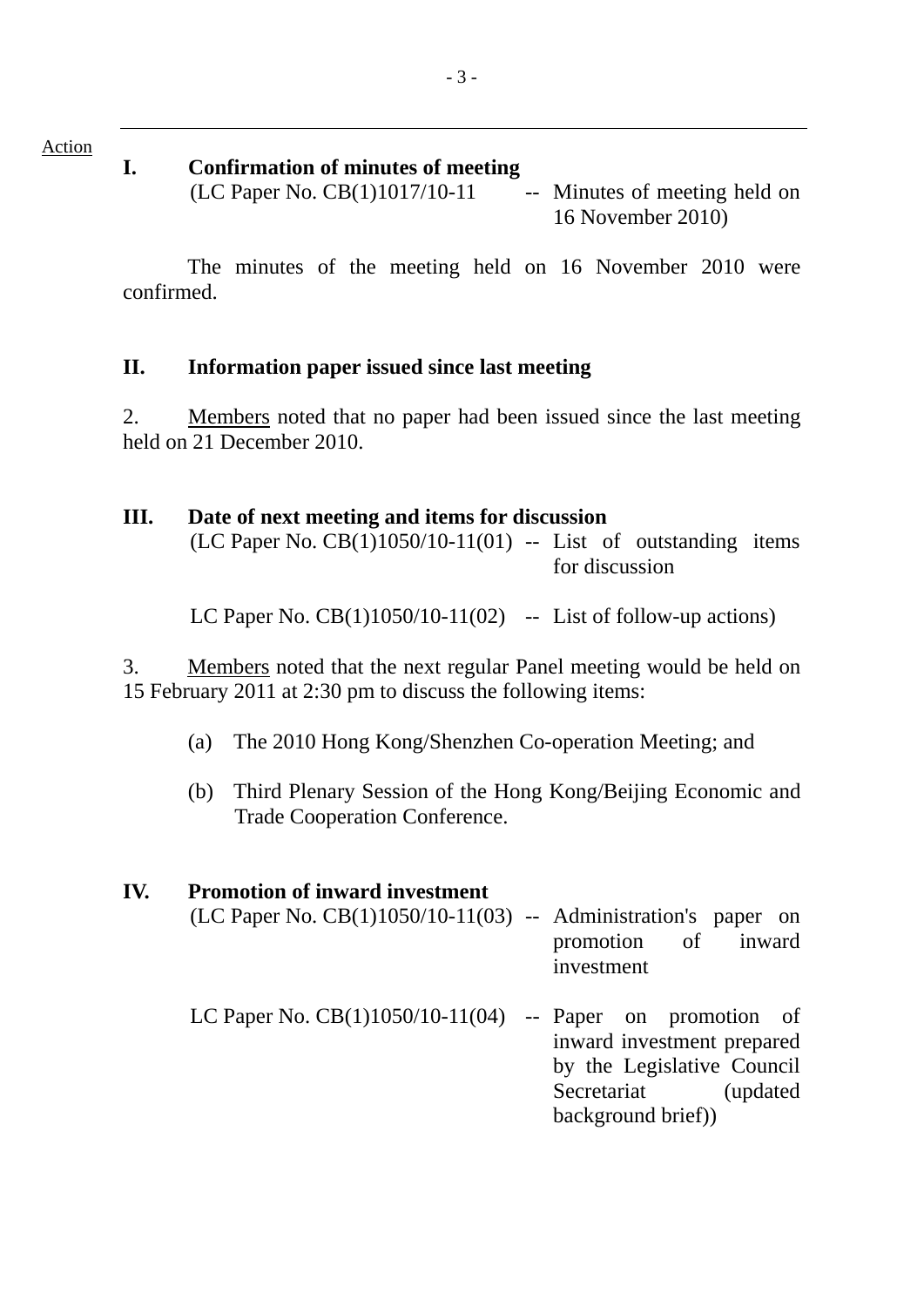### Presentation by the Administration

4. At the Chairman's invitation, Permanent Secretary for Commerce and Economic Development (Commerce, Industry and Tourism) (PSCIT) and Director-General of Investment Promotion (DGIP) briefed members on the work of Invest Hong Kong (InvestHK), as set out in the Administration's paper (LC Paper No. CB(1)1050/10-11(03)).

## Discussion

### *Attracting foreign direct investment*

5. Mr Jeffrey LAM noted that whilst Hong Kong still ranked the world's freest economy by the Wall Street Journal and the Heritage Foundation in their 2011 Index of Economic Freedom, the second-ranked Singapore had been catching up with Hong Kong with its overall score risen from 2010. He enquired about the comparison between Hong Kong and Singapore in terms of attracting foreign direct investment (FDI) in the past year. In this connection, he relayed the industry's concern about the proposed sanctions for contravening the competition rules under the Competition Bill in Hong Kong, including pecuniary penalties of up to 10% of the undertaking's global turnover, whereas in Singapore, penalties would only be imposed on local turnover. This provision, if enacted, would affect Hong Kong's overall attractiveness. Eventually, Hong Kong might lose out to Singapore which was fast catching up in attracting and retaining FDI.

6. In response, PSCIT said that the Administration was fully aware of the concerns expressed by some Members and stakeholders on different aspects of the Competition Bill, which should best be addressed in discussions of the Bills Committee. PSCIT supplemented that Hong Kong's competitive edges and strong fundamentals would continue to attract FDI. In making their investment decisions, investors would consider a host of factors. The enactment of a competition law, being a common feature in other economies, would be but one of the relevant considerations. DGIP added that the subject of enacting a Competition Bill in Hong Kong had not been raised by overseas and Mainland companies with which InvestHK had been in touch.

7. DGIP supplemented that global FDI dropped quite substantially in 2009 in the wake of the financial crisis. However, Hong Kong did very well with a slight decrease compared to many other economies including Singapore. For the first time, Hong Kong was not only the second largest FDI recipient in Asia after the Mainland, but also ranked the fourth FDI recipient in the world behind the United States, Mainland and France. In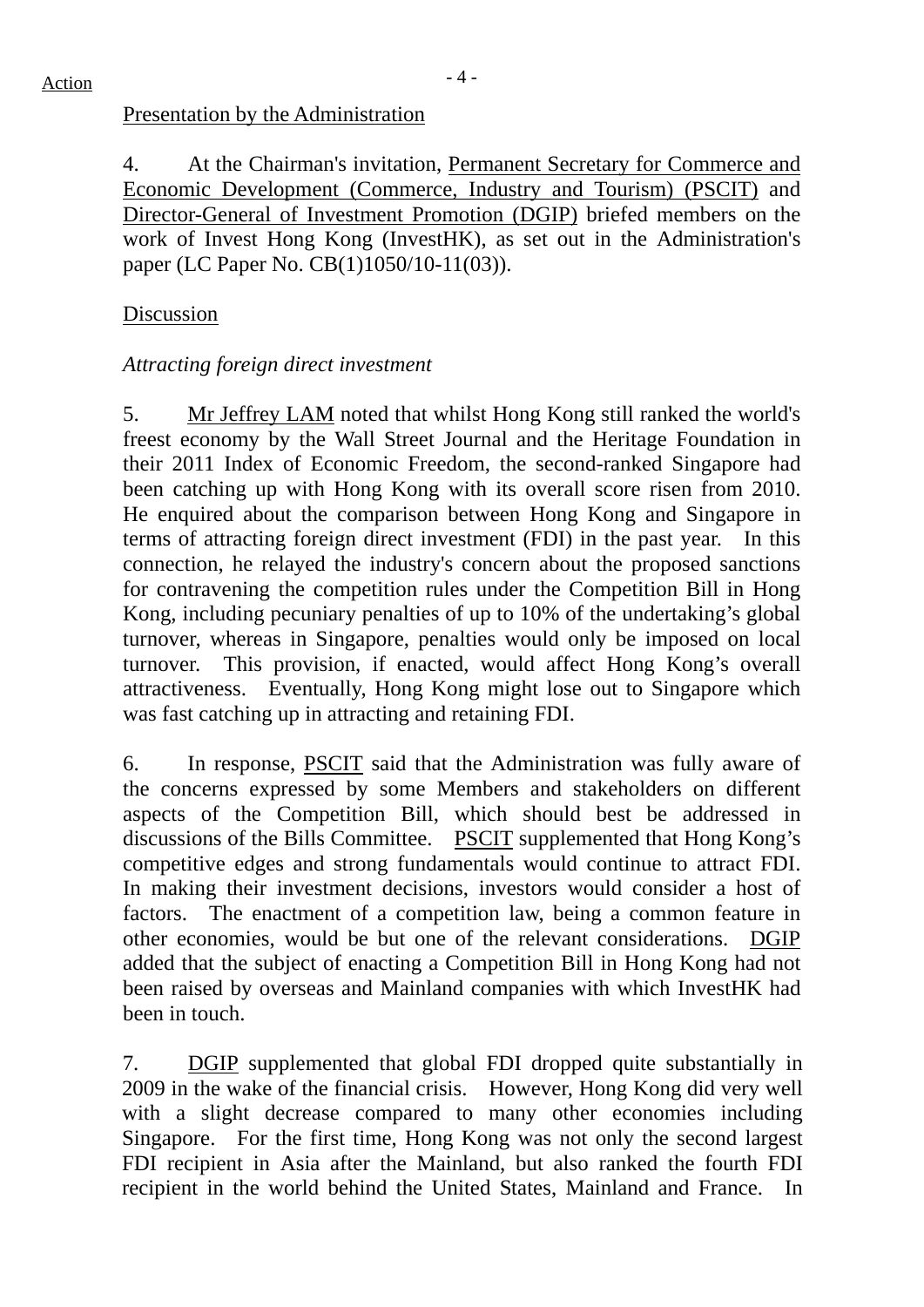Admin

terms of FDI amount received, Hong Kong was considerably ahead of Singapore, which was more than the total amount received by Singapore, Taiwan, Japan and Korea. With the increased FDI, India was the only economy in Asia that was beginning to gain on Hong Kong. At Mr LAM's request, the Administration undertook to provide comparative statistics between Hong Kong and Singapore on the amount of inward FDI over the past three years.

*Foreign direct investment in information technology* 

8. Mrs Regina Ip considered it necessary to explore markets, such as Israel, instead of relying heavily on the Mainland in attracting FDI. She also considered it necessary to attract FDI in the information and technology (IT) sector including software development, cloud computing and the development of data centres, etc.

9. DGIP advised that InvestHK had a dedicated team responsible for attracting FDI in IT sector, in particular on developing data centres and cloud computing. In this regard, InvestHK had been reaching out to hi-technology companies in countries such as the United States and more recently in Israel where InvestHK had engaged a promotion consultant, following the recent visit by the Secretary for Commerce and Economic Development. There had been some successful cases. For example, NTT Communications would be setting up a data centre in one of the locations of the Hong Kong Science Park (HKSP) in 2011. At Mrs IP's request, the Administration undertook to report progress in attracting FDI in the IT sector to the Panel in around six month's time.

10. Dr Samson TAM opined that in terms of high value-added service industry such as data centre development, Hong Kong had lost much ground to Singapore in recent years. Noting that Singapore authorities had attracted some major companies to set up data centres in Singapore whereas InvestHK could only attract relatively smaller ones to set up their centres in Hong Kong, he urged the Administration to step up effort in attracting large flagship companies in this regard by providing incentives such as the provision of land. He also enquired about the Administration's assessment on Singapore's competitive edge vis-à-vis Hong Kong. Noting that Singapore had good working relationships with India and Malaysia in this area, he suggested that Hong Kong should take a proactive role in forging ties with Shenzhen and Guangzhou in developing data centres to enhance Hong Kong's competitiveness in the region.

11. In response, DGIP advised that Singapore provided certain attractive incentives, such as subsidized/free land, to overseas companies looking to set

Admin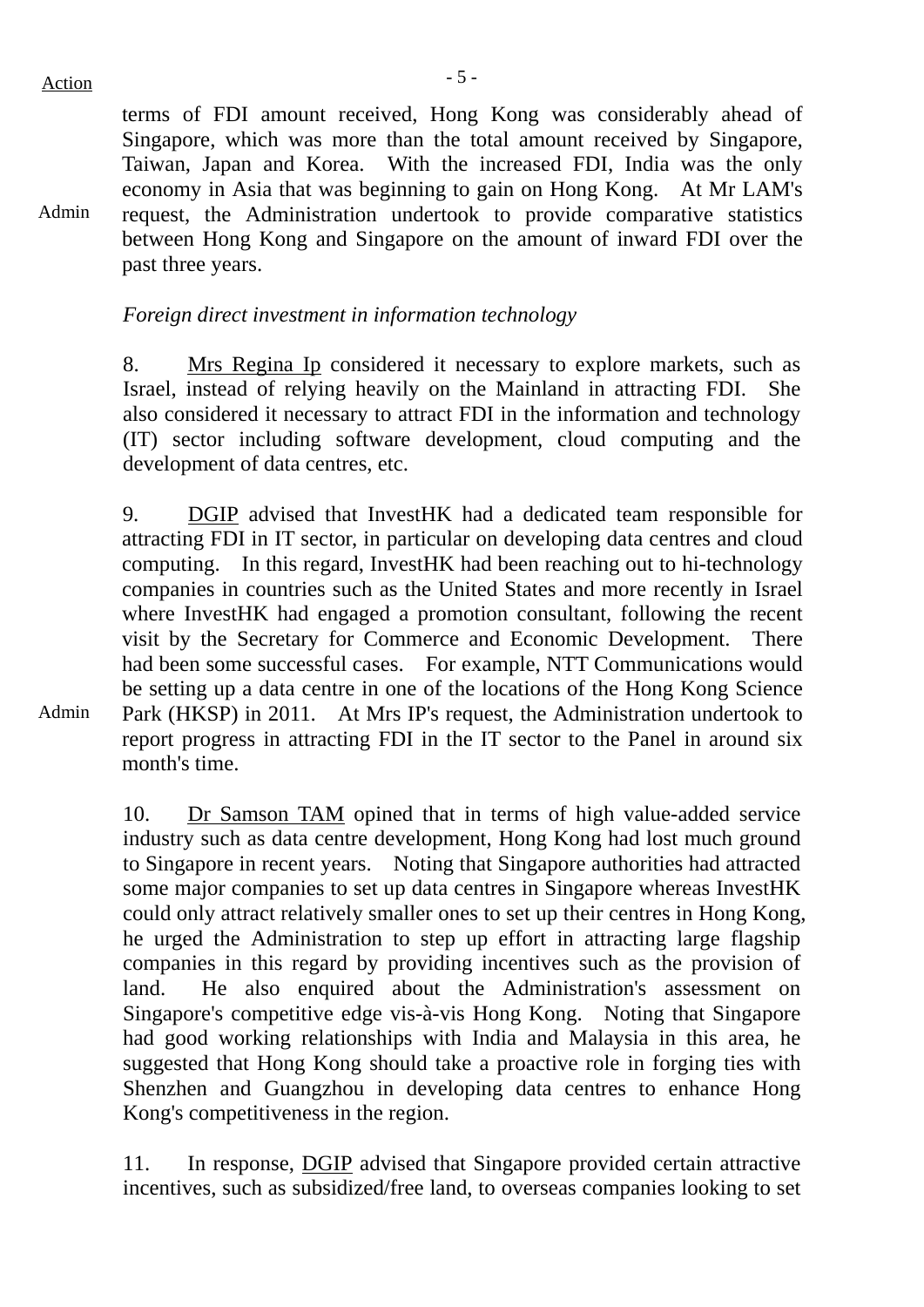## $Action$

up data centres there. However, different companies chose their locations of operations for different reasons. For examples, banks tended to choose data centres which were located close to their regional headquarters to address the latency issue. For other companies which needed to be close to the Mainland, Hong Kong had a definite locational advantage over Singapore. On cooperating with Shenzhen and Guangzhou, DGIP advised that InvestHK had carried out many joint promotion activities overseas in partnership with cities such as Shenzhen and Zhuhai.

#### *Foreign direct investment in green technology*

12. Mr Vincent FANG noted that Hong Kong had done very little in green technology, especially waste recycling, due to its low return on investment. He enquired about the incentives to attract FDI in this aspect. Sharing a similar view, Mrs Regina Ip urged the Administration to explore the development of eco-technology such as water treatment technology. In this connection, she expressed concern about the alleged poor management of the EcoPark as relayed by the companies operating there.

13. In response, DGIP advised that InvestHK did promote the advantages which Hong Kong could offer in green technology such as the solar cell technology provided by the research and development (R&D) centres and universities, Hong Kong's strategic location as a gateway to the Mainland and other regional markets, the protection for intellectual property (IP) rights in Hong Kong, subsidized accommodation at the HKSP and the various schemes offered by the Innovation and Technology Commission such as the R&D Cash Rebate Scheme. In addition, a substantial part of the expansion of the HKSP would be devoted to the hosting of green technology companies. InvestHK also marketed the EcoPark as a project for FDI in the recycling and environmental industry. Building on the success of Dupont Apollo's photovoltaic project at the HKSP, the focus of overseas promotional campaign for the coming year would be on green technology. In this connection, the Administration agreed to relay members' concerns over management of the EcoPark to the Environment Bureau for follow up.

Admin

#### *Liaison with international business community*

14. Ms Emily LAU enquired whether there was a mechanism for the Administration to gauge the views of the international business community in Hong Kong. She considered that different government bureaux/departments should cooperate to address the issues which cut across different policy areas, e.g. the provision of affordable land for the environmental industry.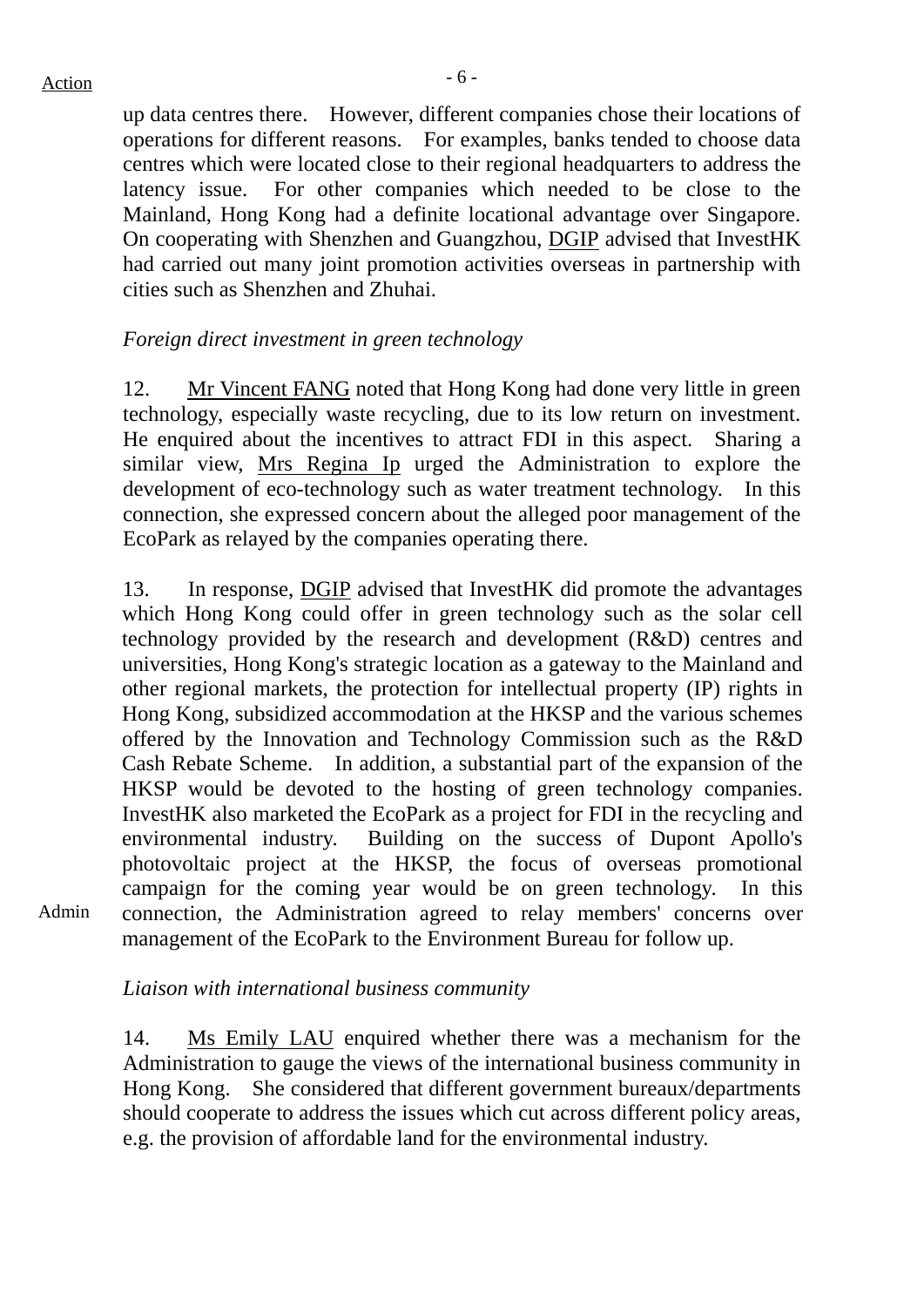Admin

15. In reply, PSCIT said that the International Business Committee (IBC), chaired by the Chief Secretary for Administration, was set up to maintain regular dialogue with major foreign chambers of commerce in Hong Kong. The IBC met a few times a year to facilitate exchange between the Administration and the international business community on Government policies, latest economic developments and initiatives to strengthen Hong Kong's position as an international business and financial centre.

16. DGIP supplemented that InvestHK had been playing an increasing role of advocacy and worked with various government departments/bureaux to provide the various types of support to existing and potential investors. For example, InvestHK worked closely with the Environment Bureau in search of a suitable location for the EcoPark. At Ms LAU's request, the Administration undertook to provide information on examples of and Administration's responses to the proposals to attract FDI put forward by the international business community in their next report to the Panel.

*Summing up* 

17. The Chairman urged InvestHK to continue to strengthen its services and support to existing and prospective investors with a view to promoting more inward FDI.

#### **V. Financial support for Partner State Key Laboratories**

| $(LC$ Paper No. $CB(1)1050/10-11(05)$ -- Administration's paper on |                           |
|--------------------------------------------------------------------|---------------------------|
|                                                                    | provision of funding      |
|                                                                    | support for Partner State |
|                                                                    | Key Laboratories in Hong  |
|                                                                    | Kong                      |
|                                                                    |                           |
| LC Paper No. $CB(1)1050/10-11(06)$ -- Paper on financial support   |                           |
|                                                                    | for Partner State Key     |

for Partner State Key Laboratories prepared by the Legislative Council Secretariat (background brief))

Presentation by the Administration

18. At the Chairman's invitation, Secretary for Commerce and Economic Development (Commerce, Industry and Tourism) (SCED) briefed members on the arrangements for providing funding support to Partner State Key Laboratories (Partner SKLs) in Hong Kong through the Innovation and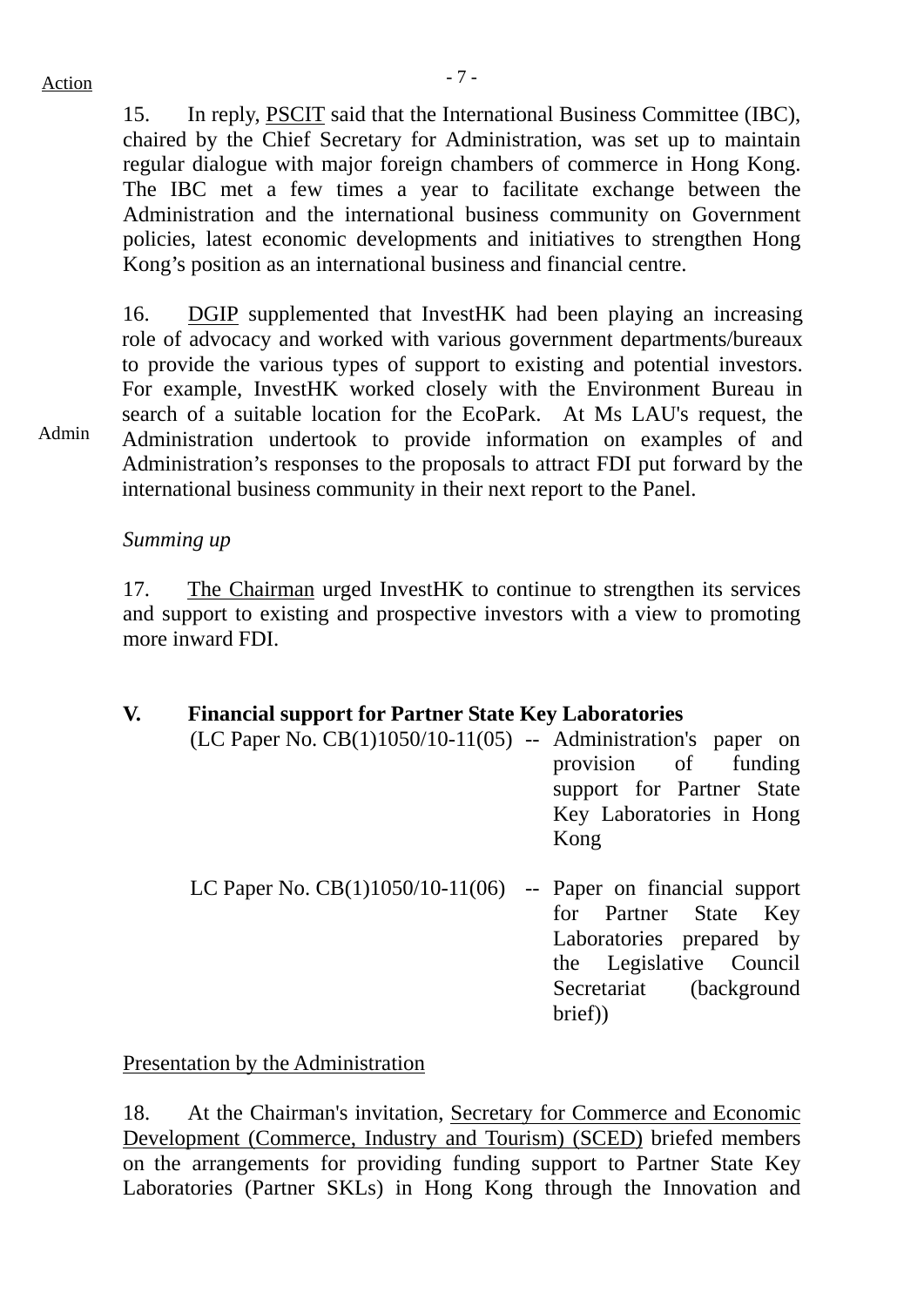Technology Fund (ITF), as set out in the Administration's paper (LC Paper No. CB(1)1050/10-11(05)).

#### Discussion

#### *Admission*

19. Mr Jeffrey LAM expressed in-principle support for the proposed arrangements for providing funding support to the Partner SKLs. He also enquired about the admission process of the Partner SKLs.

20. In response, Commissioner for Innovation and Technology (CIT) advised that with the assistance of the Research Grants Council (RGC), an expert group consisting of five academic members from overseas universities was formed to vet the proposals. In mid 2008, a delegation from the Ministry of Science and Technology (MOST) led by a Director-General also conducted site visits to the universities to further assess the proposals. After rounds of clarification and deliberation, MOST approved in 2009 and 2010 the establishment of the seven Partner SKLs in Hong Kong in addition to the original five Partner SKLs approved prior to 2007. The Administration would discuss with MOST with a view to starting the next round of invitation for applications of Partner SKLs in future.

#### *Level of funding*

21. Noting that their counterparts in Mainland were receiving RMB 10 million each year from MOST, Mr Jeffrey LAM expressed concern about the adequacy of the proposed funding ceiling of \$2 million annually for each Partner SKL. Sharing a similar concern, Mrs Regina IP and Mr Albert CHAN urged the Administration to increase the level of funding. Mr CHAN considered it important to monitor the use of the funding and the use of IP by individual researchers. Sharing a similar view, the Chairman suggested that there should be a mechanism whereby the level of funding could be increased for those Partner SKLs with outstanding achievements.

22. CIT advised that in determining the amount of proposed funding, the Administration had obtained information for 12 Partner SKLs and found that the average annual operating expenditure was about \$8 million, with variations in individual Partner SKLs. About half of their operating expenditure was used as staff cost. For a start, the proposed funding would on average provide for some one-fourth of the annual operating cost of each of the Partner SKLs. This would also provide added flexibility for Partner SKLs to hire professional staff, particularly in engaging post-doctorate staff. Although the amount of funding for each individual SKL would be less than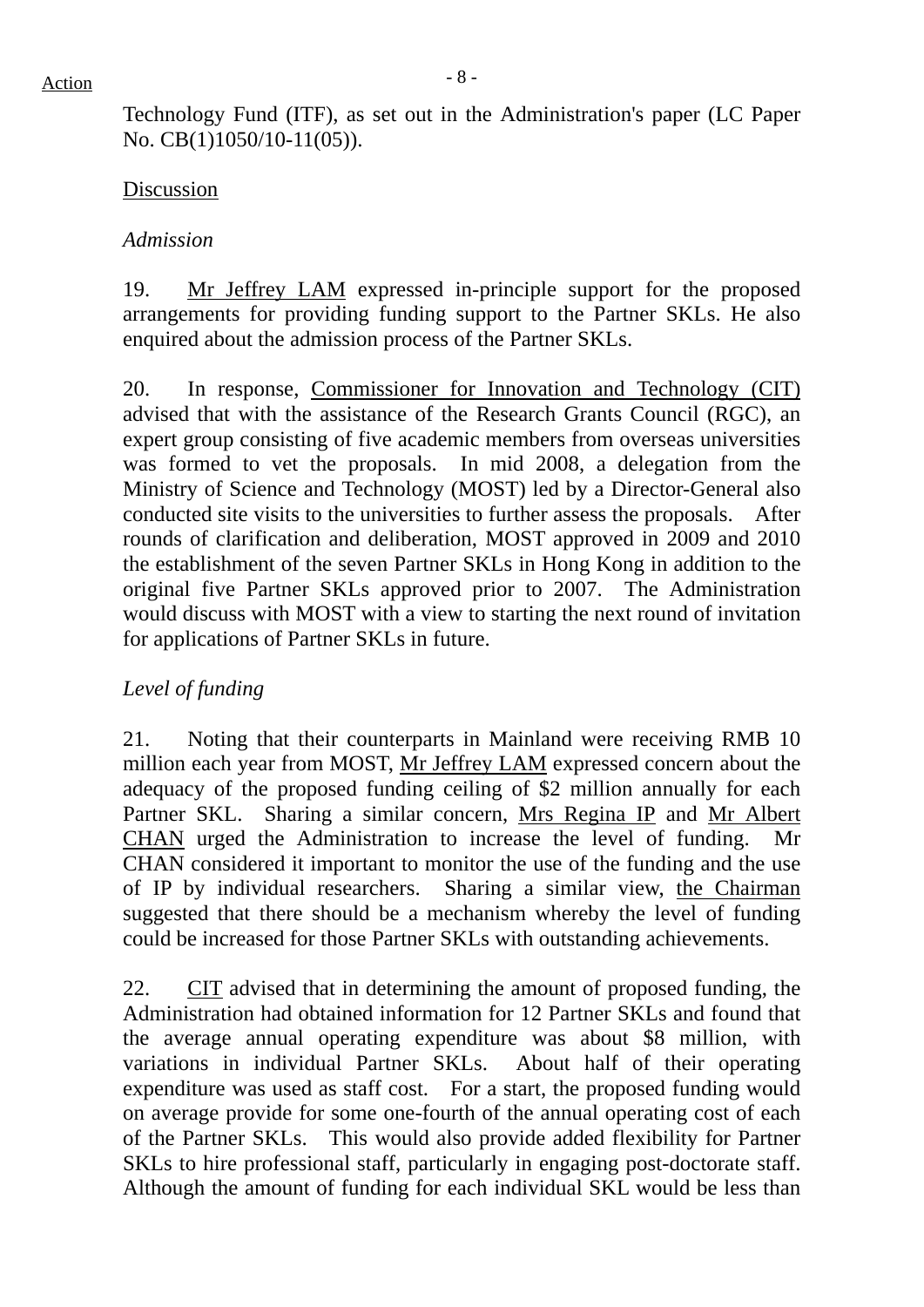that of their Mainland counterparts, the total annual financial commitment for the 12 Partner SKLs for five years would already amount to \$120 million.

23. CIT also advised that there would be a good mechanism to administer the proposal. Under the funding arrangements, payment would be made on a reimbursement basis upon the end of each financial year. A balance would be struck between the need for monitoring of public fund and the need to prevent excessive administrative work on the part of researchers, thus depriving their effort on R&D work.

## *Commercialization of research and development results*

24. Dr Samson TAM said that the funding arrangement would enhance the development of research and development in Hong Kong. Noting that the funding for basic research was already provided for by the \$18 billion Research Endowment Fund towards research projects selected by RGC, he hoped that the proposed funding for Partner SKLs would not be used for undertaking basic research only, but for applied research leading to realization of R&D results in collaboration with the R&D Centres in Hong Kong.

25. SCED responded that all Partner SKLs in Hong Kong had come a long way in their respective areas of excellence. The Administration hoped to nurture an innovation and technology culture in Hong Kong through the provision of a stable source of funding to the Partner SKLs. With the further development of the Partner SKLs, it was anticipated that their basic research results would cascade downstream. CIT added that Partner SKLs were also encouraged to undertake more applied research projects where possible.

## *Attracting talents*

26. Noting the dwindling pool of post-doctorate local R&D graduates, with the majority of the researchers coming from the Mainland, Mrs Regina IP urged the Administration to step up effort to attract Mainland talents and Hong Kong's overseas graduates with post-doctorate R&D-related qualifications to return and join the ranks of R&D professionals in Hong Kong.

27. CIT advised that the Administration was exploring ways to provide incentives, such as by offering attractive scholarship programmes to Hong Kong students to encourage them to pursue a career in innovation and technology. On the other hand, convergence of talents from the Mainland and in Hong Kong had been enhanced since the refinement of the ITF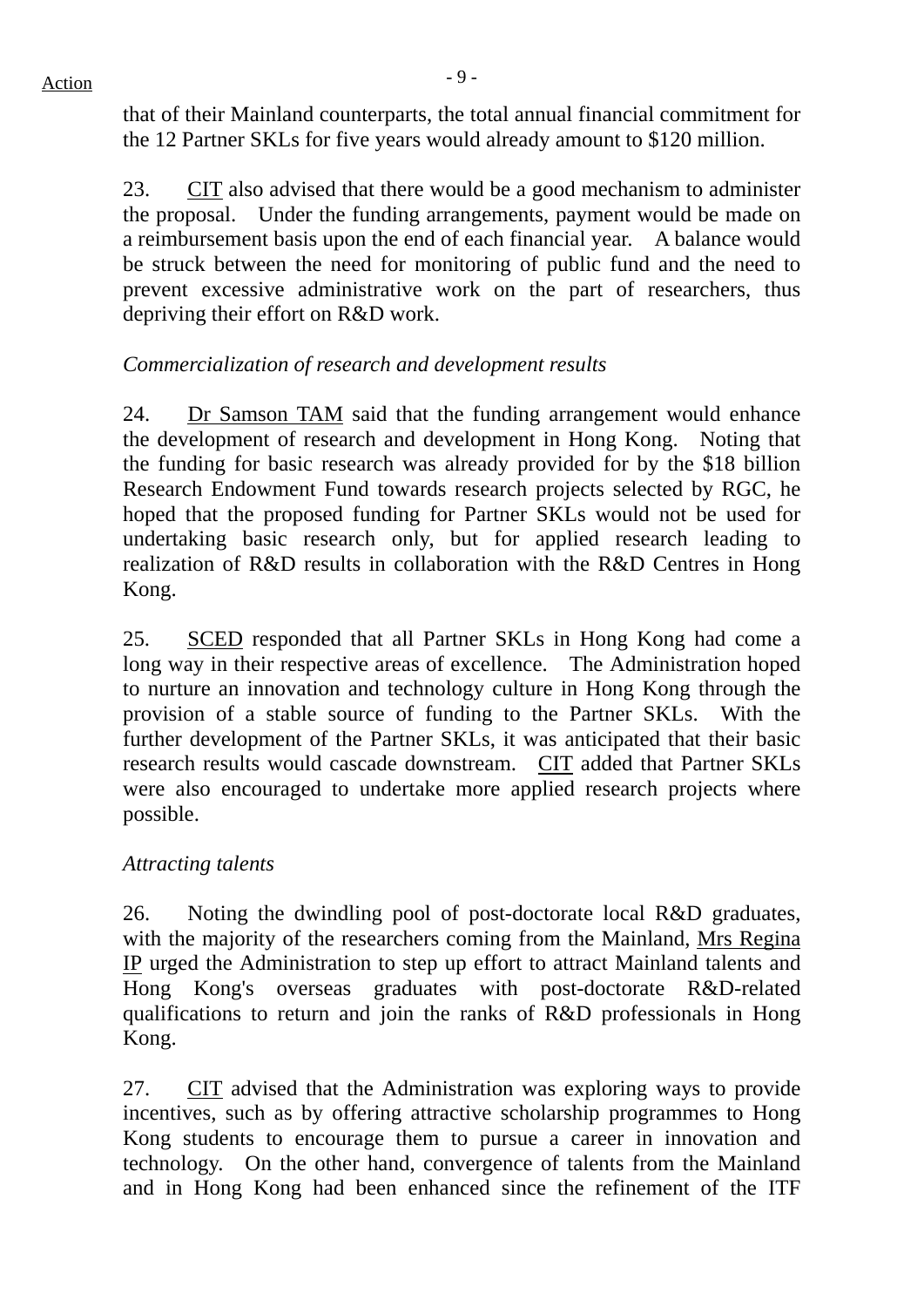funding mechanism, making it possible for up to 50% of the funding to go across the border so as to leverage on the vast supply of frontline researchers in the Mainland. So far, four Hong Kong universities had established bases in Nanshan District, Shenzhen, to enhance R&D and nurture talents by leveraging on the strengths of both places.

#### *Mutual recognition of research and development results*

28. Mr Vincent FANG said that the Liberal Party was in support of the proposed funding arrangement. He enquired about the arrangement for mutual recognition of R&D results for the Partner SKLs with their Mainland counterparts, and whether private enterprises would be eligible to apply for the Partner SKL status.

29. SCED advised that as one of the objectives of the Partner SKL programme was to provide a platform for Hong Kong and Mainland scientists to collaborate and exchange in R&D research projects, their R&D results should be highly regarded by both sides under the partnering arrangement.

30. CIT added that at this stage, all the Partner SKLs were local universities as they were still the leaders at the frontier of cutting-edge technology in Hong Kong. They were eligible to join force with their Mainland counterparts for applying research funding in the Mainland, such as the "National High Technology Research and Development Program (863 Program)" and the "State Basic Research Program of China (973 Program)". Nevertheless, the possibility of allowing applications from other institutions could be explored.

#### *Intellectual property sharing*

31. In response to the enquiry about IP sharing arrangement by Mr Vincent FANG , Mr Albert CHAN and Ms Emily LAU, CIT advised that under the existing ITF mechanism, the applicant research organization concerned would own the IP for platform projects which required industry contribution of at least 10% of the project cost, whereas the industry sponsor would own the IP for collaborative projects which required industry contribution of at least 50% of the project cost. Given the nature of the Partner SKL Scheme in which ITF was used to fund their operating expenses, the Government did not intend to lay any claims to IP rights to the projects undertaken. The Partner SKLs would negotiate with their industry sponsors on their benefit sharing arrangements. In this connection and to further look into the IP issue, the Administration had established a steering committee to review current practices and recommend improvements on issues pertaining to IP. Mr Andrew Liao Cheung Sing, Senior Counsel had been invited to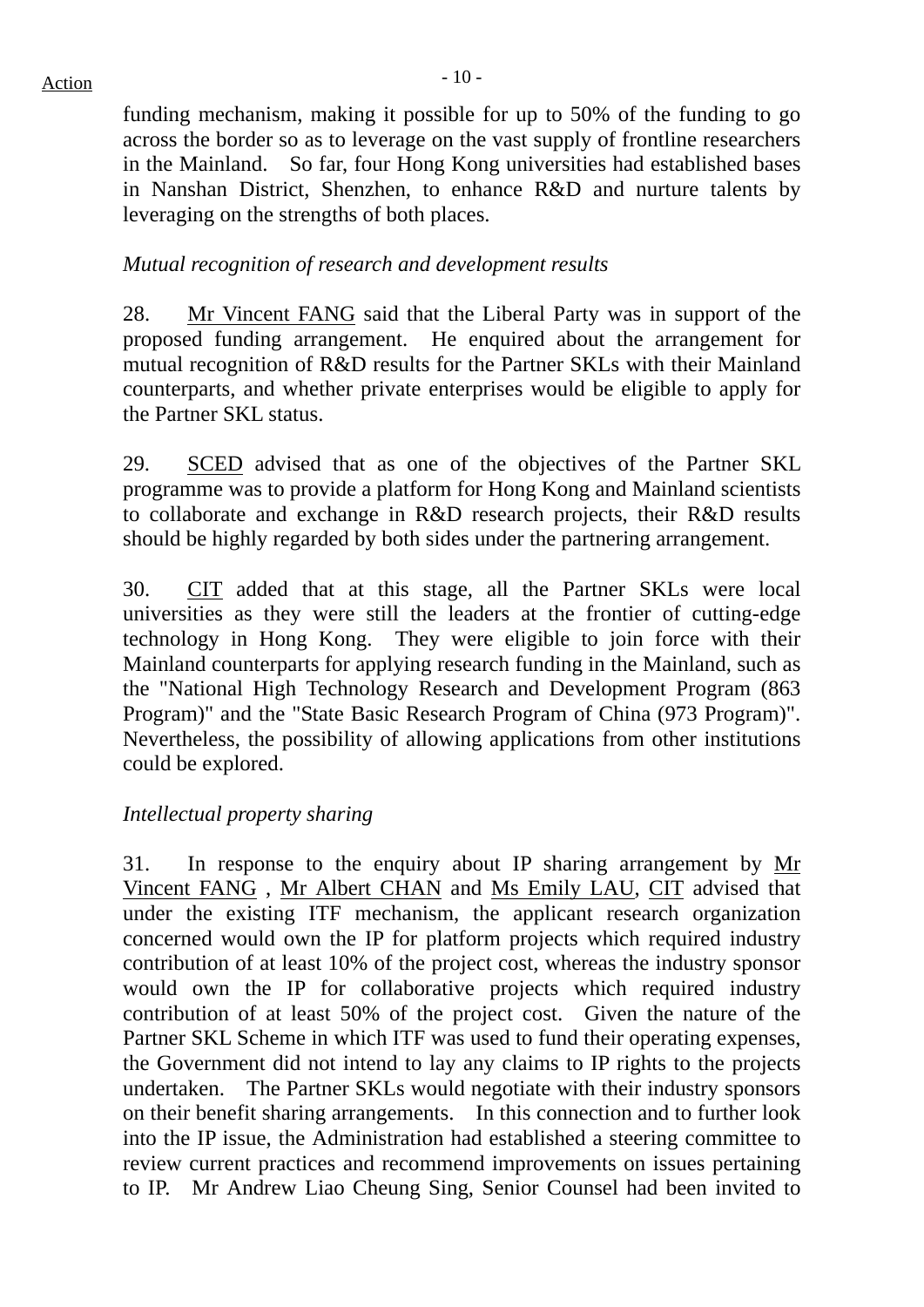chair this committee.

## *Promotion of research and development results*

32. Ms Starry LEE said that the Democratic Alliance for the Betterment and Progress of Hong Kong supported the proposed funding arrangement. She urged the Administration to step up promotion on the R&D results to enhance the public awareness of the R&D achievements made so as to cultivate an innovation and technology culture in Hong Kong.

33. In response, SCED advised that updates on major R&D breakthroughs in Hong Kong were regularly publicized through the mass media, e.g. the anti-shaking camera technology successfully developed to fruition by Hong Kong Applied Science and Technology Research Institute. The annual InnoCarnival at Hong Kong Science Park was also organized as a showcase of the latest technological developments in the local R&D scene. At Ms LEE's request, the Administration undertook to provide information on the

Admin work/achievements made by the 12 Partner SKLs in recent years.

### *Summing up*

34. The Chairman concluded that members generally supported the funding arrangements to provide a stable source of funding to enable Partner SKLs to map out a longer-term development plan.

**VI. Proposed creation of two permanent posts at Assistant Principal Solicitor (DL1) rank in the Intellectual Property Department** 

 $(LC$  Paper No.  $CB(1)1050/10-11(07)$  -- Administration's paper on proposed creation of two permanent posts at Assistant Principal Solicitor (DL1) rank in the Intellectual Property Department)

Presentation by the Administration

35. At the Chairman's invitation, Deputy Secretary for Commerce and Economic Development (Commerce and Industry) (DSCED) briefed members on the proposed upgrading of the two permanent posts at Senior Solicitor ("SS") rank to two permanent posts at Assistant Principal Solicitor ("APS") (DL1) rank in the Intellectual Property Department ("IPD"), as set out in the Administration's paper (LC Paper No. CB(1)1050/10-11(07)).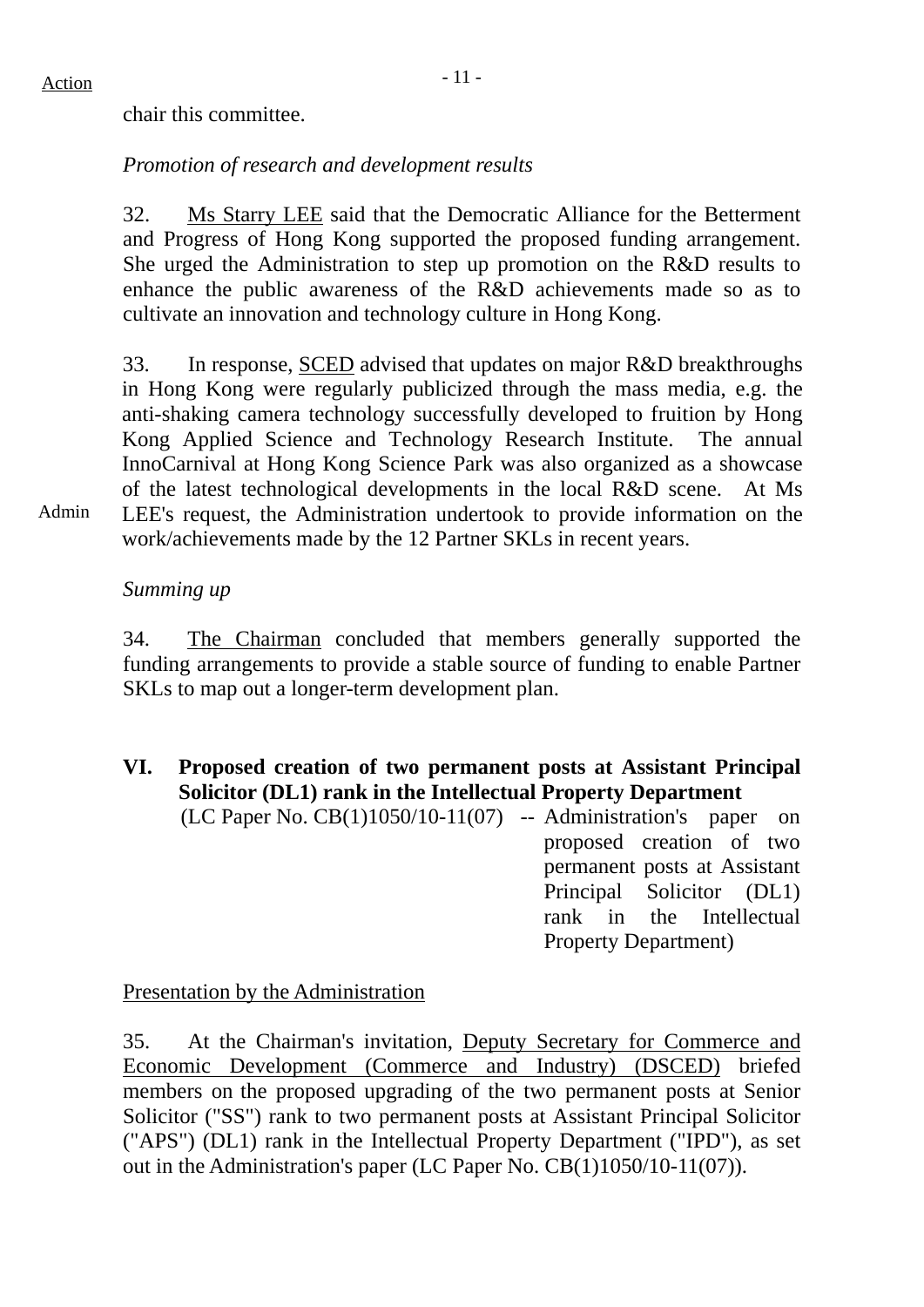#### Discussion

36. Ms Emily LAU welcomed the Administration's proposal in response to the recommendation by the Standing Commission on Civil Service Salaries and Conditions of Service ("Standing Commission"). However, she expressed concern whether the upgrading proposal would be sufficient to absorb the caseload and help resolve the problem of high wastage rate and recruitment difficulties faced by IPD in recent years. Sharing a similar concern, Ms Starry LEE enquired whether the Administration had investigated into the crux of the manpower wastage problem with a view to formulating an effective strategy to address the problem.

37. In response, Director of Intellectual Property (DIP) advised that although the manpower situation was tight, the department had been able to meet its performance pledge over the years. Whilst the demand for legal professionals in other larger government departments and private practice was strong, the IPD had been facing difficulty in retaining talents as the department was a relatively small one with limited promotion opportunities. The proposed upgrading of the two permanent posts at SS rank to two permanent posts at APS (DL1) rank would provide recognition of their management responsibilities and help retain talents by enhancing their promotion prospects. In response to Ms Emily LAU's enquiry, he said that the posts left vacant by the ten Solicitors who had resigned or sought appointment in another department over the past three years had subsequently been filled.

38. DSCED supplemented that the management of IPD had put much effort in communicating with its staff about their concerns and stepped up staff training, which often involved overseas training, to serve as non-monetary incentives for raising staff morale.

#### *Summing up*

Admin 39. The Chairman concluded that Panel members in general supported the staffing proposal. At the request of Ms Emily LAU, the Administration undertook to provide supplementary information on its assessment of the effectiveness of the proposal on raising staff morale and resolving the wastage and recruitment problems in the paper to be submitted to the Establishment Subcommittee under the Finance Committee.

## **VII. Any other business**

40. There being no other business, the meeting ended at 4:30 pm.